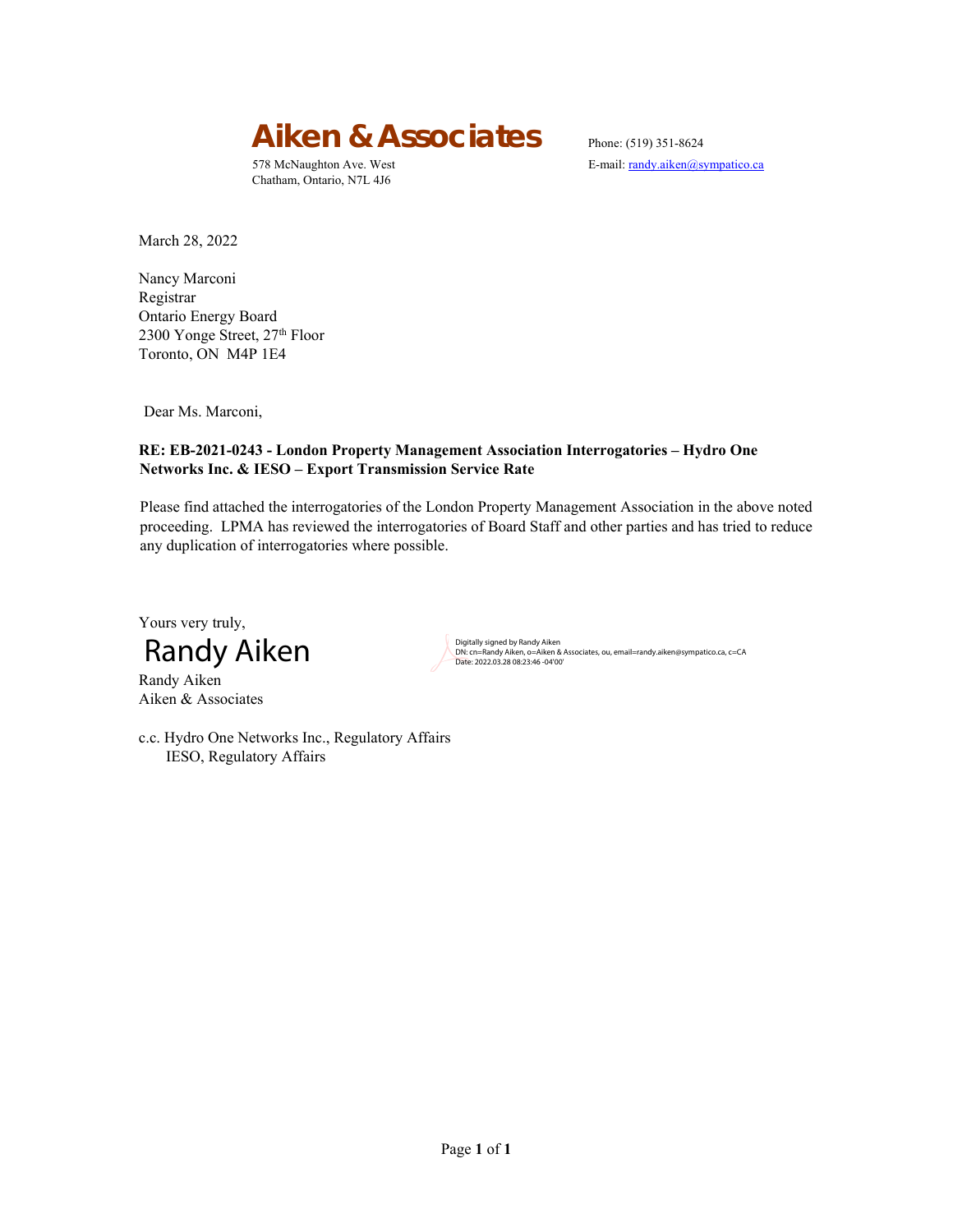#### **ONTARIO ENERGY BOARD**

### **GENERIC UTR ISSUES HEARING – EXPORT TRANSMISSIONS SERVICE RATE**

### **INTERROGATORIES OF THE LONDON PROPERTY MANAGEMENT ASSOCIATION**

## **1-LPMA-1**

Ref: ETS Rate Submission, page 13

The evidence states that based on a prior analysis, increasing the ETS rate from \$0 to \$5.80/MWh would cause a 50% reduction in export volumes.

For each of the scenarios below, please provide a current analysis on the impact on export volumes:

a) an increase in the ETS rate from \$1.85 to \$5.80/MWh;

b) an increase in the ETS rate from \$1.85 to \$2.85/MWh; and

c) an increase in the ETS rate from \$1.85 to \$2.90/MWh.

## **1-LPMA-2**

Ref: ETS Rate Submission, page 13

The evidence states that "the IESO has passed a number of market design changes that have clarified how ICP revenues reduce transmission costs for ratepayers and now results in the vast majority of congestion funds to be disbursed to domestic customers to offset their transmission costs."

a) Please define "vast majority" in terms of both percentage of total ICP revenues and in absolute dollars.

b) Please explain fully how the congestion funds are disbursed to domestic customers.

c) Are there any domestic customers that do not receive any benefits from the disbursement of the congestion funds? If yes, please indicate what type of customers these are.